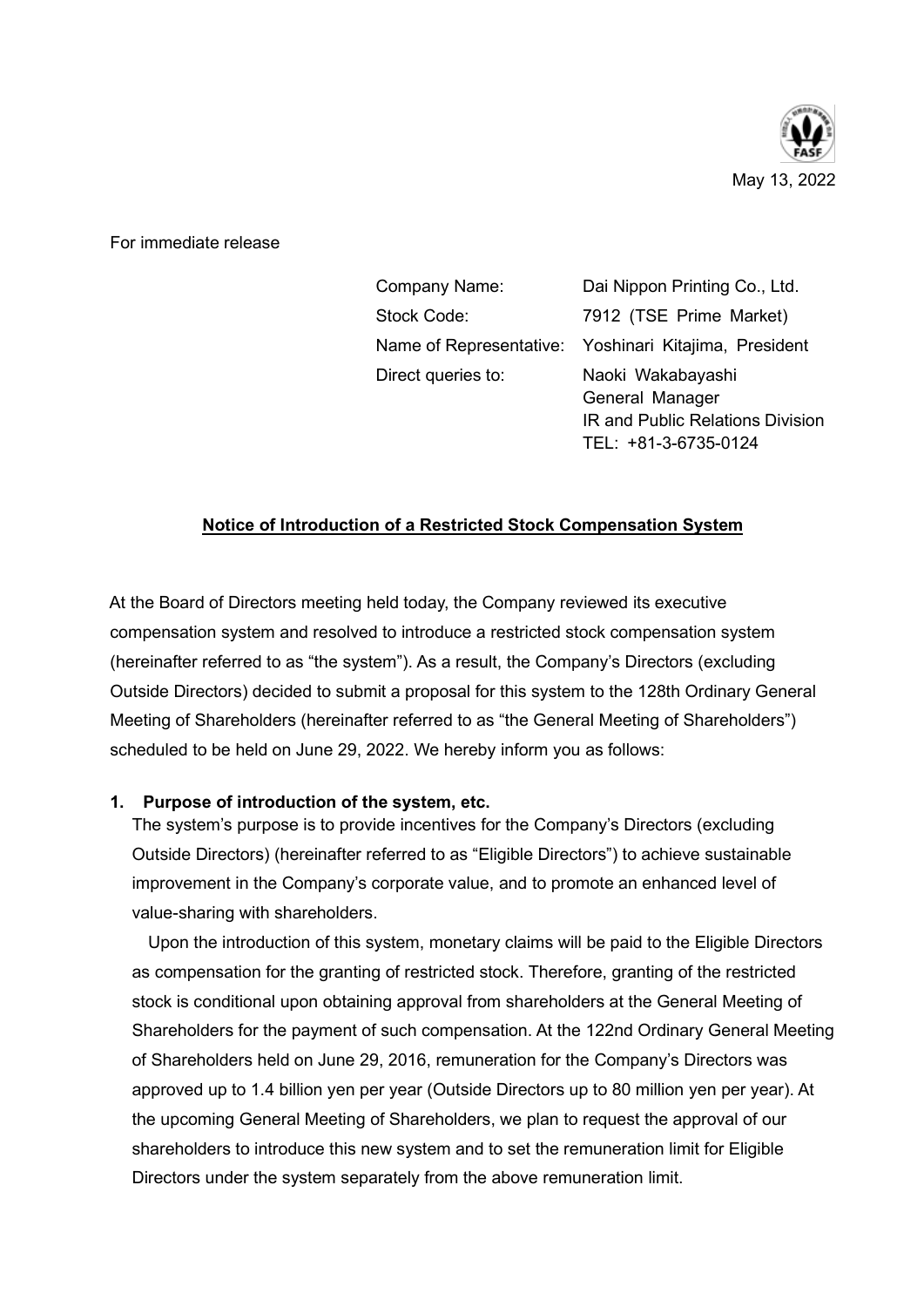## 2. Outline of the system

The total amount of monetary claims to be paid to the Eligible Directors under the proposed system shall not exceed 300 million yen per year, and the total number of common shares to be newly issued or disposed of by the Company shall be no more than 300,000 per year. However, in the event of a stock split of the Company's common stock (including any gratis allotment of the Company's common stock) which takes effect on a date after the resolution is approved by the General Meeting of Shareholders, or in the event of a share consolidation, after the date when the split or consolidation, etc. takes place, the total number will be adjusted to a reasonable degree as necessary according to the split or merger ratio, etc. Eligible Directors will pay to the Company all of the monetary claims provided by the Company under this system as in-kind contribution assets, and they shall be issued or disposed of as the common stock of the Company. The amount paid per share shall be the closing price of the Company's common stock on the Tokyo Stock Exchange on the business day prior to the resolution of each meeting of the Board of Directors. If the transaction is not completed on the same day, it shall be the closing price on the most recent trading day prior to that day. The Board of Directors shall decide the price, to the extent that the amount is not particularly favorable to Eligible Directors who take on the common stock. The system provides for two types of restricted stocks. One is "service-contingent," whereby lifting the restrictions on transfer of the shares is contingent upon continuously holding the position of Director of the Company for a certain period of time. The other is "performance-contingent," whereby the lifting of transfer restrictions is conditioned on the achievement of one or more performance targets that were decided in advance by the Board of Directors, in addition to service as a Director of the Company for a predetermined period of time. The specific timing and allocation of payments to each Eligible Director will be determined by the Board of Directors after consulting with the Advisory Committee.

In addition, when issuing or disposing of the Company's common stock under this system (hereinafter referred to as "the shares,") (1) for a certain period (hereinafter referred to as "the transfer restriction period") there will be a prohibition against transfer of the shares to a third party, creation of a security interest, or other forms of disposition, and (2) it is subject to the conclusion of a restricted stock allotment agreement between the Company and the Eligible Directors, including a provision that in certain circumstances the Company will acquire the shares free of charge. The shares are to be managed in dedicated accounts to be opened by the Eligible Directors at Nomura Securities Co., Ltd., so that the shares cannot be transferred, used for security interests, or otherwise disposed of during the transfer restriction period.